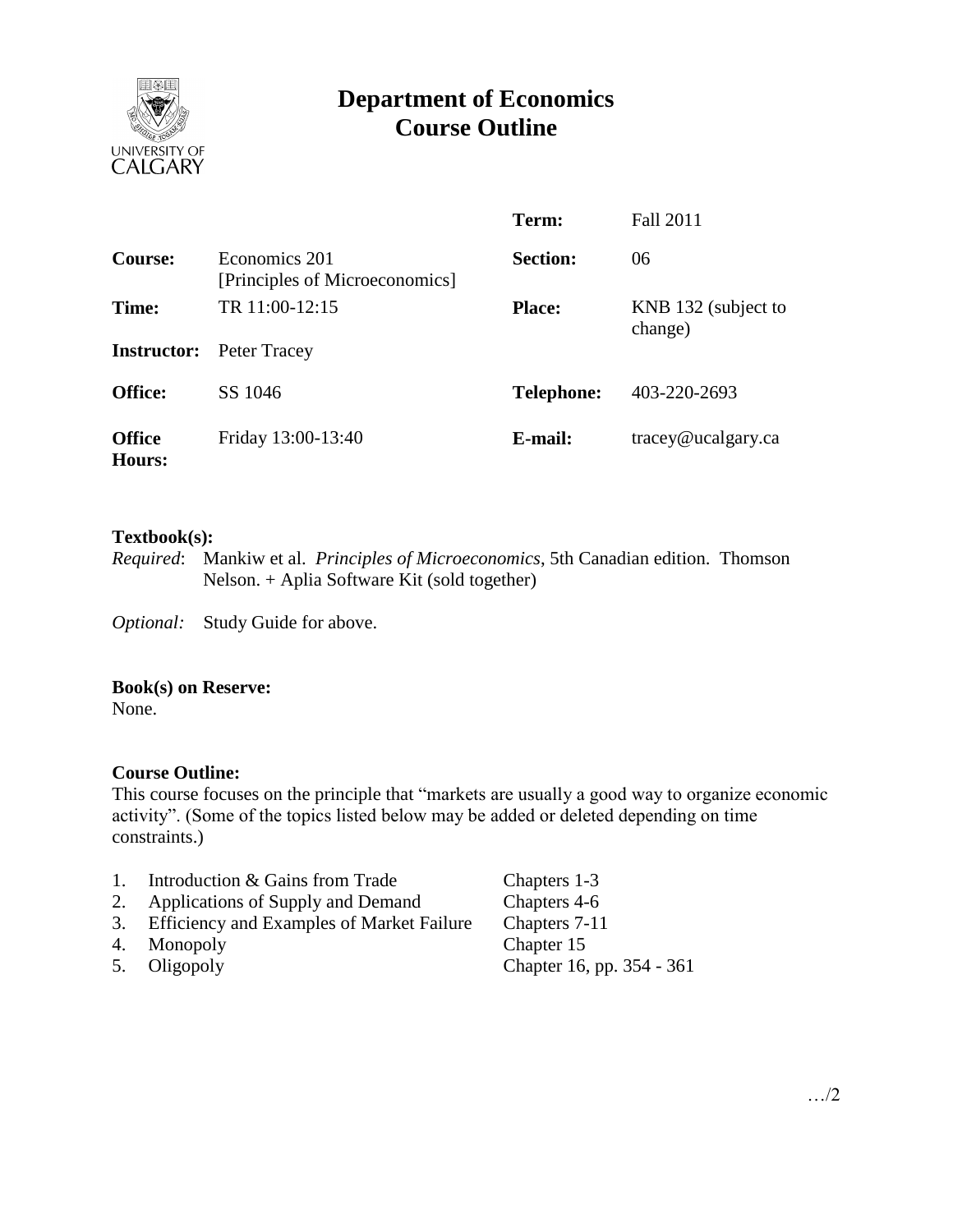# **Grade Determination and Final Examination Details:**

| 6 assignments (using Aplia), of which the 5 best will count | <b>20 %</b> |
|-------------------------------------------------------------|-------------|
| Midterm Examination: Thursday, October 6, 2011              | 30%         |
| Final Examination                                           | 50%         |

# Assignments:

- 1. In order to complete assignments in this course, you will be required to access the Aplia website at [http://aplia.com.](http://aplia.com/) Please register on the website within the first week of classes.
- 2. Due dates for the assignments will be announced on the Aplia site during the first week of the semester.
- 3. Course material dealing with a particular assignment will typically be covered in class at least four days before the assignment is due; thus, assignments can be completed at any time up to and including the due date. Only the best five assignments will count towards your final mark. Given these factors, only situations where someone can document illness or domestic affliction for an extended period (i.e., the entire 4 days prior to the due date) would possibly warrant shifting the assignment weight to the final exam. Furthermore, technical problems can be expected to occur sometimes with computer systems and internet availability, so it may be a good idea to not wait until the last minute to submit your assignment. Technical problems will typically not justify shifting the assignment weight to the final exam.
- 4. Using Aplia, you will be able to complete practice problem sets prior to each assignment. In the practice problem sets, you will obtain immediate feedback as to whether you have answered a question correctly. In many cases you will be provided with an explanation if you have not answered correctly. Your results in the practice problem sets are not counted or reported to the instructor. It is strongly recommended that you do the practice problems related to a particular assignment prior to completing the assignments.
- 5. Emails regarding Aplia should be directed towards the providers of Aplia, or to the teaching assistants (TAs), who will be assigned to this course.

# Examinations*:*

- 1. Examinations will consist of multiple choice questions.
- 2. The midterm examination will be held during the lecture time. **The exam must be completed during the specified time. Extra time will not be given for any reason.**
- 3. The final examination will last for two hours and will be scheduled by the Registrar. **The exam must be completed during the specified time. Extra time will not be given for any reason.**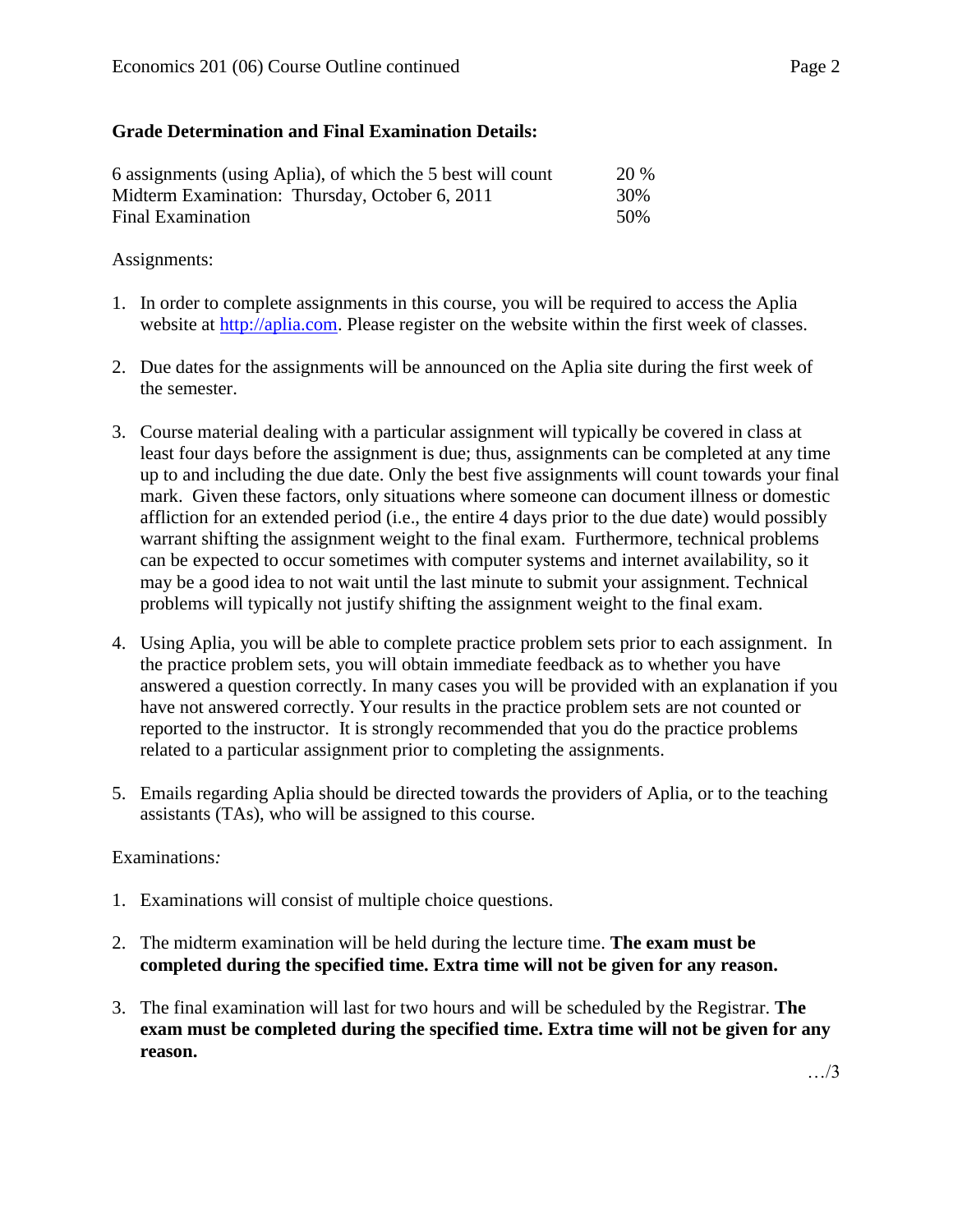4. The use of a non-programmable calculator during tests and examinations is permitted. **The use of graphing calculators, cell phones, and computers is not permitted.**

Assignments, the midterm exam, and the final exam are marked on a numerical (percentage) basis and then converted to letter grades. The course grade is then calculated using the weights indicated above. As a guide to determining standing, these letter grade equivalences will generally apply:

| $A+ 97-100 B$           | $79 - 83$ C- | $62 - 66$ |
|-------------------------|--------------|-----------|
| A $92-96$ B- $76-78$ D+ |              | 57 - 61   |
| A- $89-91$ C+ 73-75 D   |              | $50 - 56$ |
| $B+ 84-88$ C 67 - 72 F  |              | $0 - 49$  |

# **Notes:**

- 1. Students should be aware that no "make-up" midterms will be given. Any student who finds it necessary to miss the midterm must notify the instructor in advance and produce a valid medical certificate or other required documentation in order to have the weighting adjusted. This adjustment will result in the final exam counting for 80% of the final grade and the Aplia assignments counting for 20% of the final grade. Note that deferred final examinations may contain short/long answer questions. Also, deferred final examinations do not have to cover the same material or have the same format as the regular final examination.
- 2. Examinations will not be given prior to the scheduled date.
- 3. Students should be aware of the academic regulations outlined in The University of Calgary Calendar.
- 4. **The use of cell phones for any purpose in class is prohibited**. **Computers may be used for note-taking purposes only.**
- 5. Students seeking reappraisal of a piece of graded term work should discuss their work with the instructor *within* 15 days of the work being returned to class. However, the earliest that grades will be discussed will be two days after the return of an assignment or examination.
- 6. Students will be responsible for all material listed on the course outline, regardless of whether or not the material has been covered in class, unless the instructor notifies the class that the material will not be covered.
- 7. Please note that the following types of emails will receive no response: emails not addressed to anyone in particular; emails where the recipient's name is not spelled correctly; anonymous emails; emails which do not specify the course and section in which you are registered; and, emails involving questions that are specifically addressed on the course outline.